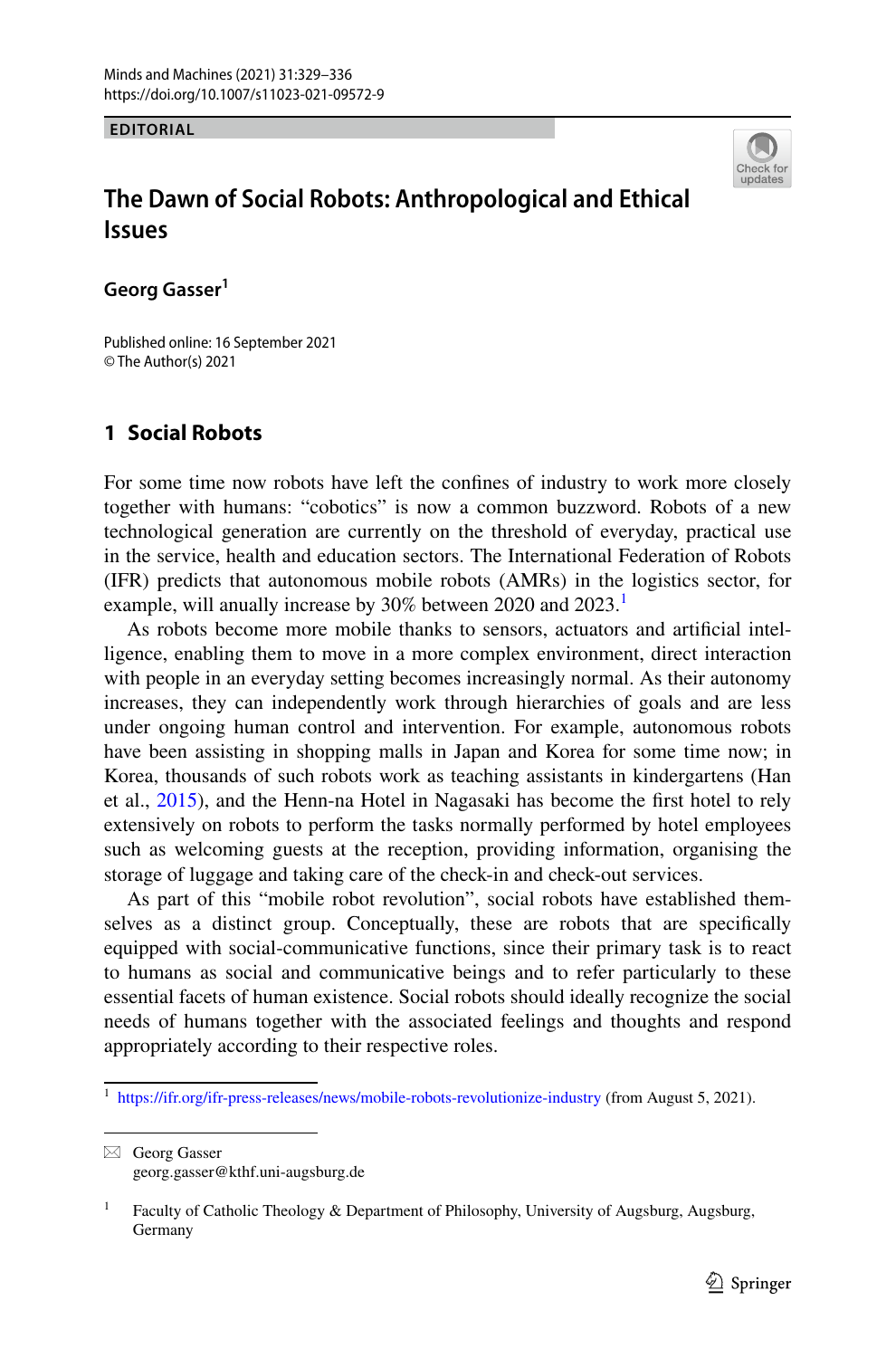The implementation of this aim seems particularly urgent because the current demographic trend in industrialised countries means that the number of older people who will be dependent on care in one form or another will rise rapidly in the coming years. At the same time, however, the number of available caregivers is constantly decreasing, which is why social robots are seen as one way to respond to this worrisome development. In addition to robots that cover the area of medical care (e.g. monitoring blood pressure, detecting falls, encouraging physical exercise...) and everyday care and hygiene (washing, bathing...), it is also crucial that the cognitivesocial needs of the persons to be cared for are not neglected (playing games, memory training, providing entertainment and companionship...).

The successful performance of such tasks does not necessarily have to be accompanied by a humanoid form. A washing robot for the care sector can also be equipped with communicative functions and thus also react to social needs in the context of personal hygiene. The social robots most frequently encountered in practice, such as Nao and Pepper, can clearly be classifed as non-human in their appearance.

Previous experience with these robots suggests that appropriate interactions may well promote human communication and social skills. For example, AIBO, a touch-sensitive and interacting pet introduced by Sony more than two decades ago, has been successfully tested as an activating toy for the elderly. Similarly, Paro, a Japanese companion robot shaped like a baby harp seal, assists elderly people and patients. Paro responds to petting with body movements as well as by opening and closing its eyes and making sounds. In general, people like to cuddle, stroke, and talk with Paro like they would with a real animal. The use of Paro is analogous to real therapy animals, of which empirical studies show that interaction with them can help to lower blood pressure, cushion depressive phases, reduce the subjective feeling of pain, improve the phase of recovery or bring someone out of social self-isolation. For example, there is also evidence that Paro can reduce feelings of loneliness and social isolation in retirement houses or alleviate emotional agitation, stress and depressive phases in psychogeriatric patients and patients sufering from dementia (Jøranson et al., [2015](#page-7-1); Góngora Alonso et al., [2019\)](#page-6-0). Thus, in the felds of healthand social care, such robots can be seen as a useful tool: They improve existing solutions or allow therapists and caregivers new areas of application.

As social robots come closer to their users than previous machines due to their communicative and social abilities in the personal sphere, a whole range of ethical questions arise: Can social robots be a social counterpart in a genuine way, perhaps even take on the role of a human friend? Is it better to have a robot as "Ersatzpartner" than to have to live in loneliness? If the artifcial seal Paro has a positive infuence on elderly people, do they have to be informed (if this is possible at all) that it is an artifcial and not a real animal? How are personal rights protected when interaction with a robot continuously collects data to adapt and improve the interaction? Are we in danger of increasingly delegating interpersonal contacts in nursing homes to robots? Are there interpersonal areas that should be off-limits to robots? Is there such a thing as respect that is appropriate towards robots or do they even enjoy a certain moral status?

In my introductory refections, I do not want to go further into these or similar questions. They would go beyond the scope of this introduction and, in addition,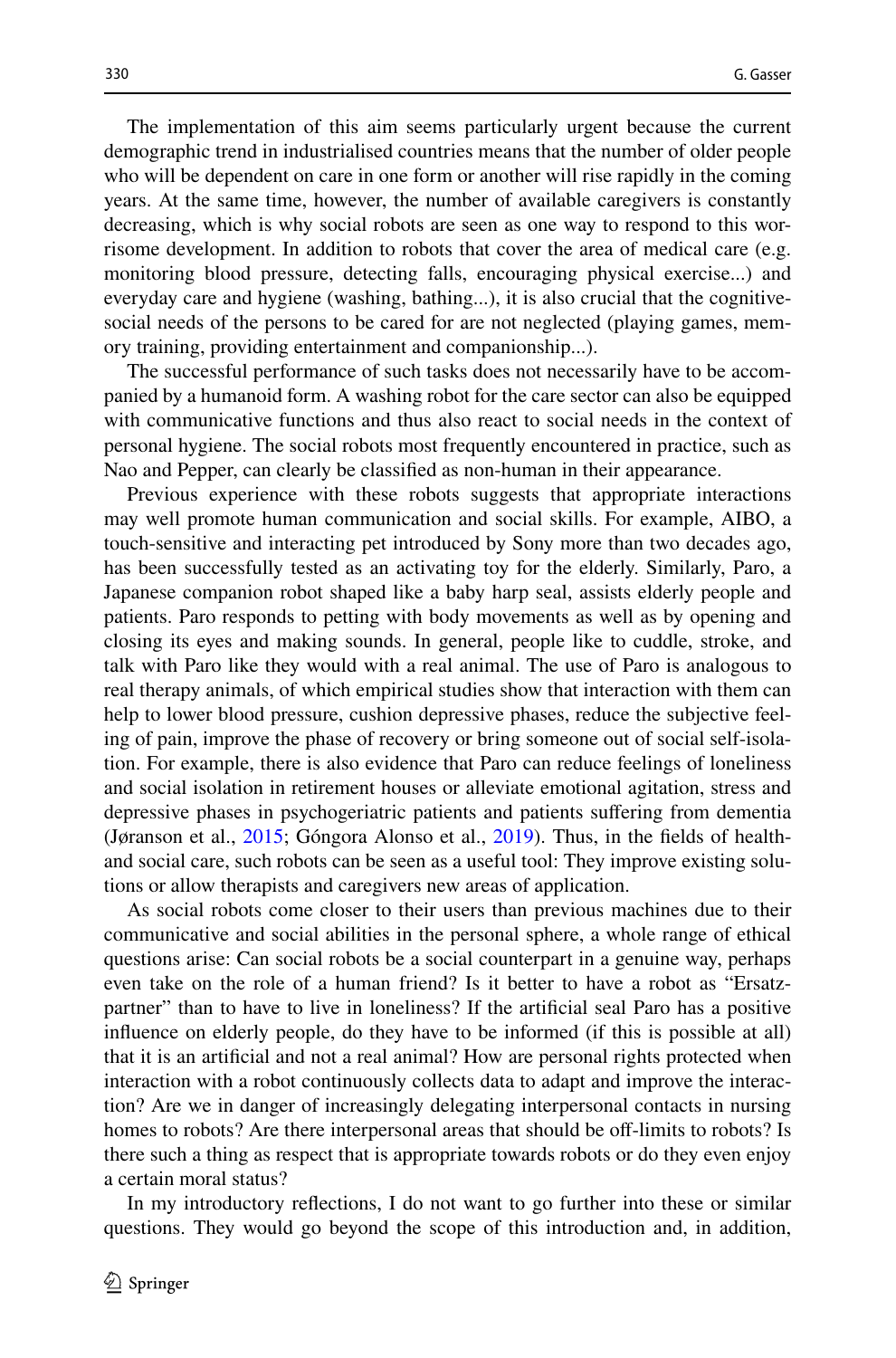some of them will be discussed in detail in the papers that follow. Therefore, I would like to focus on one crucial anthropological issue, which concerns our embodiment: We are essentially embodied beings and the structure of our body shapes deeply our mind, that is, how we perceive ourselves, others and the world. This fact also afects our perception of robots, especially those designed in their appearance and behaviours as human-like as possible.

#### **2 Embodiment and Social Cognition**

The thesis that consciousness is intimately linked to our biological constitution has become a commonplace of contemporary Philosophy of Mind. The so-called Philosophy of Embodiment can be understood as a broad research programme that revolves around the central thesis that both the cognitive and mental states and processes of living beings are intrinsically embodied and as such essentially embedded in an environment (e. g. Haugeland, [1998;](#page-7-2) Varela et al., [1991\)](#page-7-3).

This claim corresponds to the phenomenological insight that our body is not simply an instrument controlled and moved by the mind, similar to a captain steering an airplane. Rather, the concrete nature of the body and its being embedded in a surrounding environment essentially shapes our mental life. A body is not simply a body with which I am connected in a causal-external way, but I experience the body directly as something subjectively accessible, which is present in perceiving, feeling, thinking and acting and which characterizes the way I am "in the world". I may regard my body as "a thing among things" but nevertheless my body as a body occupies a unique position vis-à-vis me in that I cannot distance myself from it as I do from other things (Husserl, [1973](#page-7-4), p. 162). I can put other things away, while my body is always with me. I experience my body as a living body (*Leib*), that is, "as something directly alive and connected to me, and as such it has a fundamentally diferent kind of experience for me than all other bodies have for me" (Husserl, [2008](#page-7-5), p. 615).

We do neither encounter minds that are not embodied nor agents that are not interacting with the world through their bodies. We are, as Alva Noe puts it, not in our head but interacting with our environment as "distributed, dynamically spreadout, world-involving beings" (Noe, [2009](#page-7-6), p. 9).

These considerations have direct relevance to the way we understand social cognition and interpersonal interaction. Traditional accounts of theory of mind, for instance, have it that there is a gap between the mental life of two persons and this gap is bridged by some kind of cognitive processes in one mind providing the means to infer the activities going on in the other mind. Thus, the mind of another person is not directly perceptible but concealed by the body. What one needs to bridge this gap is either a kind of theory about other minds or a kind of simulation of other minds or a combination thereof that will permit an inferential form of mind-reading or mind-simulating.

Without going into the details of these approaches, it should be obvious that the body plays a subordinate role here. The role it has, at best, is to be the source of evidence for constructing the relevant inference. Social cognition is characterised as a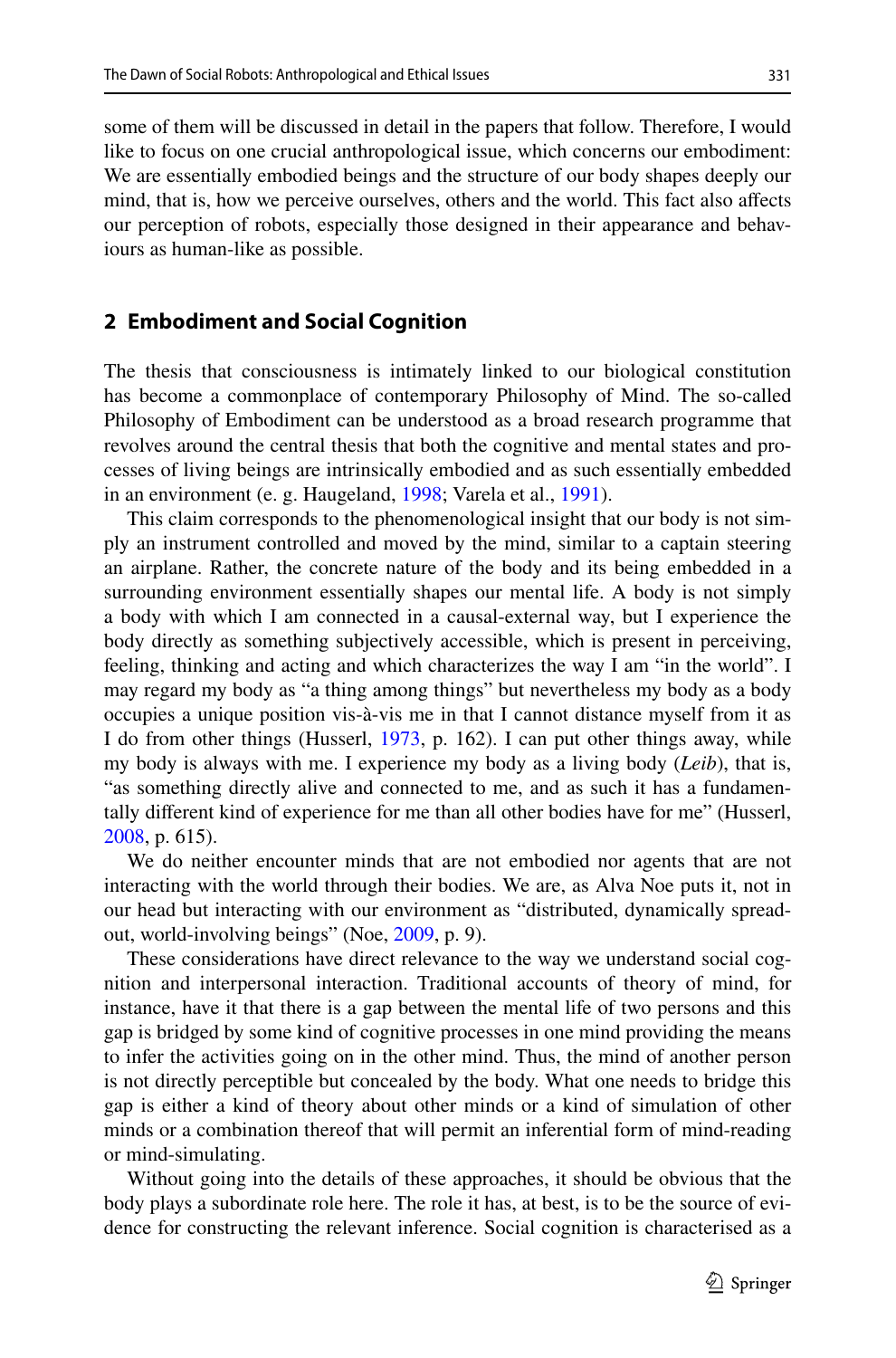third-person process where one person is observing the behaviour of another person and then drawing corresponding inferences about her inner mental life hidden away.

The direct social cognition account, instead, argues that social cognition and interpersonal interaction takes places directly and not via inferences because the mind is usually something directly accessible. The idea is that if body and mind are intimately interconnected, then the body of another person provides us direct access to his or her mind: The posture, movements, face, voice, gestures or skin tones are expressions of a person's mind. Ludwig Wittgenstein highlights this point when he writes:

Look into someone else's face, and see the consciousness in it, and a particular shade of consciousness. You see on it, in it, joy, indiference, interest, excitement, torpor, and so on. … Do you look into yourself in order to recognise the fury in *his* face? (Wittgenstein, [1967,](#page-7-7) p. 229)

 This is not to say that we never draw on the aforementioned models in our social interactions, nor that we are always able to correctly capture the mental states of another person. The claim is rather that in most of our encounters in everyday life, direct perception delivers a signifcant amount of important information for understanding others and for being able to interact successfully with others.

This approach receives additional support from studies in developmental psychology, which indicate that already infants automatically attune to facial expression and voices with a mimetic response (Schilbach et al., [2008](#page-7-8)). Even before the frst year of life, children are able to perceive various body movements as meaningful and goal-directed (Senju et al., [2006](#page-7-9)). These capacities do not require advanced cognitive abilities such as making inferences or simulations, which infants at that young age simply lack; rather, they are perceptual capacities that run automatically and are highly stimulus-driven. Without wanting to go into further developmental steps, it should only be noted at this point that these abilities are not lost in later development, but are supplemented by other higher-level cognitive abilities (a good overview provides Gallagher, [2008\)](#page-6-1).

In short, we are in a position to interact with and to understand others in terms of their (contextualised) bodily expressions, gestures, vocal intonations and movements long before we are able to theorise, simulate, refect upon or predict the mental states of others. Our interpersonal interaction is essentially perception-based because our minds are embodied and therefore, thanks to the body, the mental life of others becomes accessible to us.

#### **3 Humanoid Robots and Social Interaction**

Already 50 years ago a positive relationship between humanoid robots and feelings of comfort with them was proposed. Findings suggested, however, a steep dip in comfort when robots looked almost but not perfectly human, for instance, because of an odd way of moving (Mori, [1970](#page-7-10)). This dip is called the uncanny valley and it highlights negative feelings of unease, eeriness or even hostility towards human-like robots which are difficult to distinguish from real humans.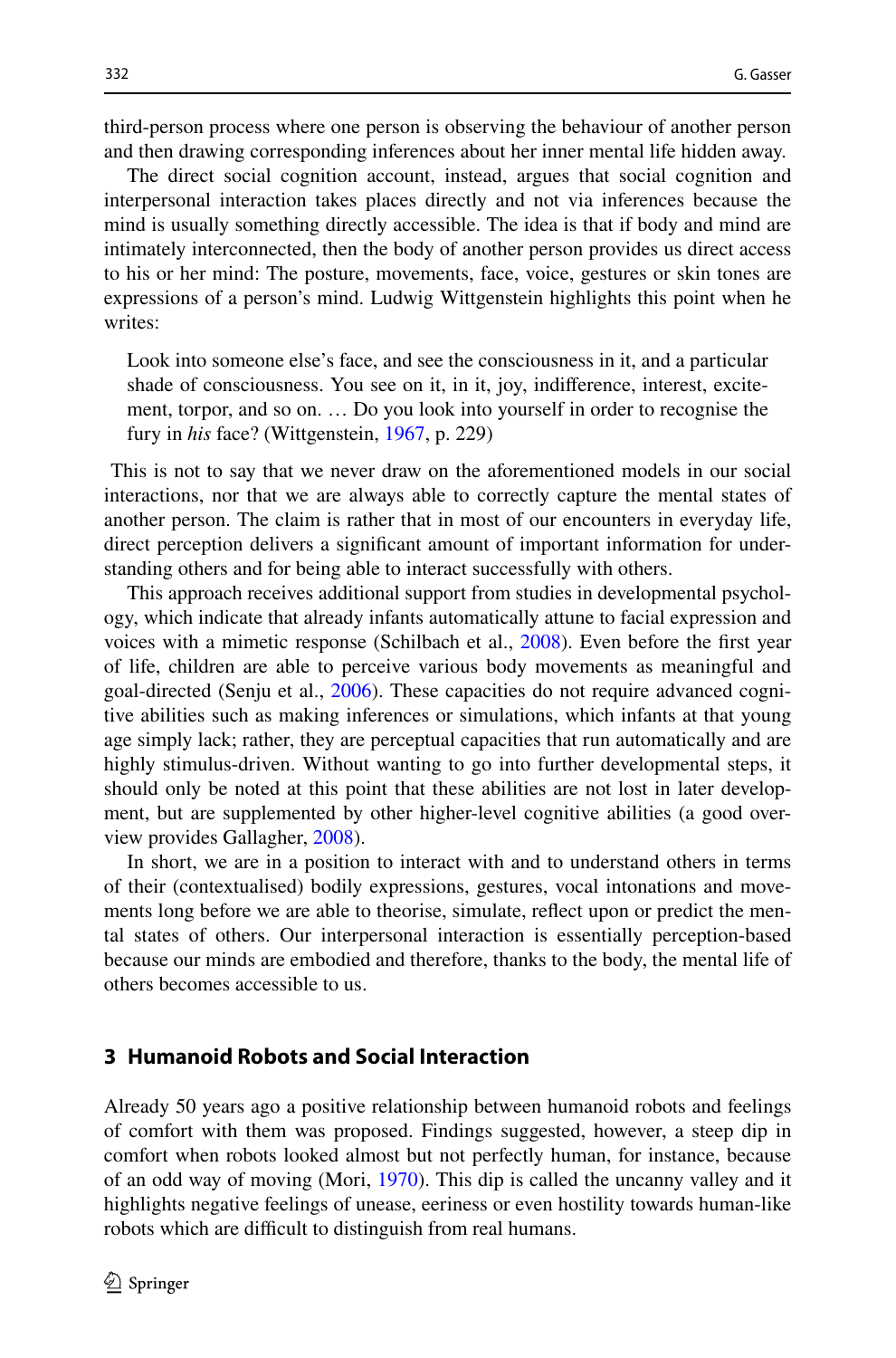In literature, this phenomenon has already been described by the German writer E.T.A. Hofmann (1776–1822) in the short story "The Automata", when one of the two protagonists, Lewis, is confronted with the talking Turk, an automaton with a very human appearance, and says: "For me, the very association of a human person with dead fgures that imitate humanity in their formation and movement has something oppressive, uncanny, even horrifying about it. I can imagine that it would be possible to make fgures dance artifcially and nimbly by means of a mechanism hidden inside, and that they would have to perform a dance together with human beings, turning and twisting in all kinds of ways, so that the living dancer would take hold of the dead wooden dancer and swing with her. Would you be able to bear the sight for a minute without inner horror?" (my translation from the German original)

Precise information on the extent of the uncanny valley efect varies, as do the particular (outer) appearance and (inner) functioning of a robot that lead to an increase or decrease in the required humanlikness (e. g. Müller et al., [2021;](#page-7-11) Rosenthal-von der Pütten & Krämer, [2014](#page-7-12); Zhang et al., [2020\)](#page-7-13).

The "category uncertainty hypothesis" suggests that an important cause for unease towards human-like robots could be caused by category uncertainty, that is, the uncertainty of whether it is a human being or not. Conficting cues that make a clear categorisation difcult may cause us to feel uncomfortable and therefore adopt negative reactions towards the problematic object (Wang et al., [2015\)](#page-7-14). The "mind perception hypothesis" can be seen as a variant of the "category uncertainty hypothesis" because it proposes that humanoid robots are uncanny because they are so realistic that we tend to ascribe to these robots mental capacities such as feelings and thoughts although we are convinced that these capacities are unique characteristics of complex animals (Gray & Wegner, [2012\)](#page-6-2).

Regardless of the concrete diferentiation of these hypotheses, both point out that a no longer given clear distinction between humans on the one hand and robots on the other undermines our self-image and identity as human person, which results in the indicated negative reactions.

The brief remarks on embodiment support this view, since due to the humanoid appearance of the robot ("the embodiment of the robot") those stimuli are given that automatically activate those systems in us that are relevant for social interaction processes. However, at the same time we perceive other features in the robot that speak against the activation of these processes or we are even aware that we are dealing with an entity lacking any form of mental life. There are also corresponding fndings from developmental psychology that suggest that infants react with stress or fear to objects such as hoover robots that can move on their own but do not have feet or other locomotion organs, since the fundamental distinction between living beings that can move on their own and non-living objects that have to be moved from the outside is suspended. In these cases, it is assumed that infants have a corresponding basic categorisation of self-moving living and non-self-moving non-living entities, which is not based upon theory-driven ascription, since the corresponding mental prerequisites for doing so do not yet exist at this young age.

In addition, humans have a tendency to see the world through an anthropomorphic flter. When trying to interact with a new and unfamiliar entity, human use the knowledge about themselves as a basis for interpreting and predicting the behaviour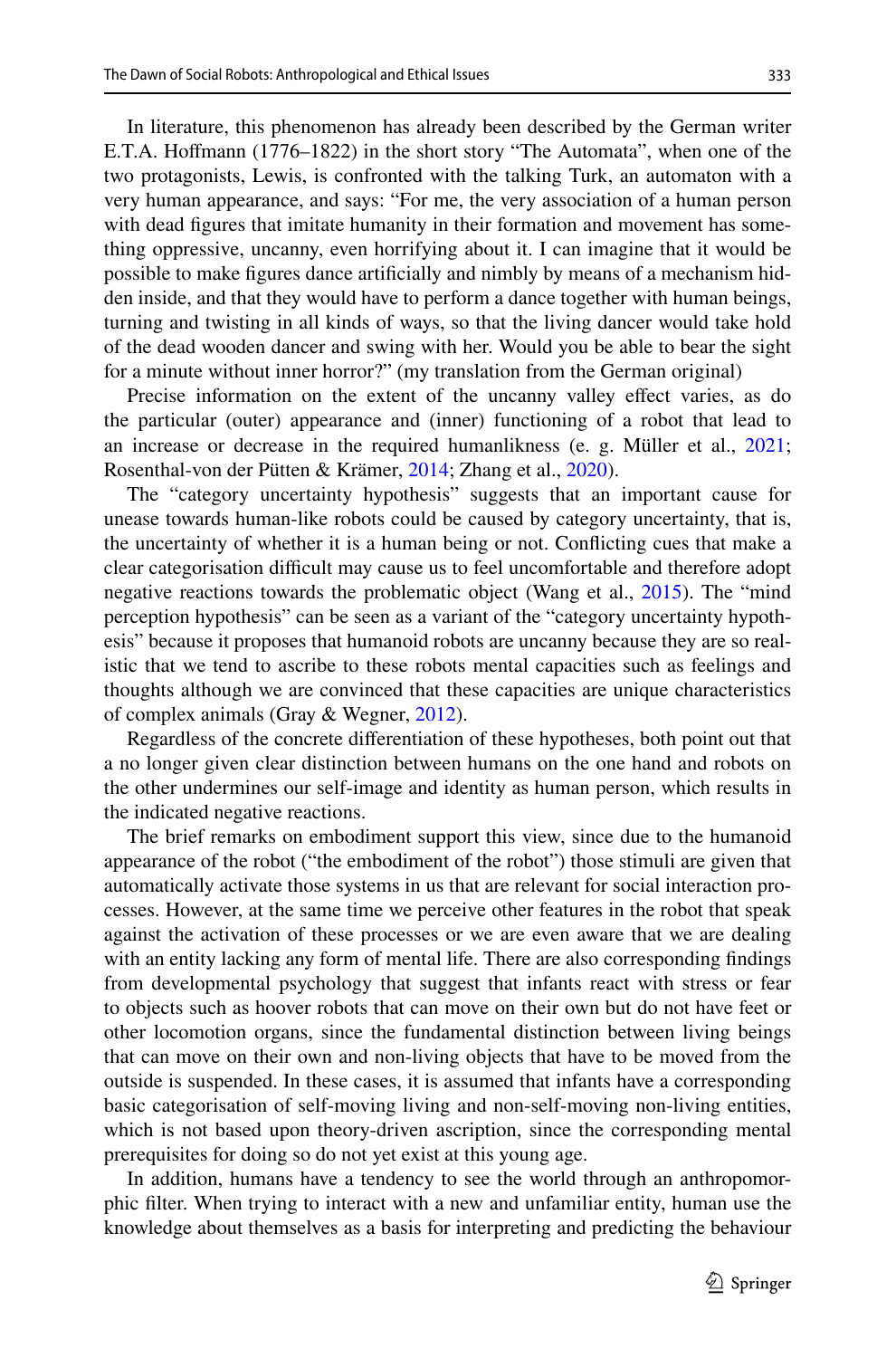of this entity. This tendency increases with the humanlikness of an entity and is further nurtured though our social needs. Evidence suggests that our social nature leads us to anthropomorphize humanoid objects more in situations of social loneliness than in situations where our social needs are largely met (Eyseel & Reich, [2013](#page-6-3)).

If these assumptions are correct, then, at least in the health and care sectors, it might be advisable to design social robots in such a way that they can be clearly distinguished from humans (there may be other areas of application where the best possible approximation to humans is indicated, but I am leaving this question aside here). Ultimately, the appearance of a robot also has a specific purpose to fulfil and in this area of application it should not be about replacing human carers or making the people being cared for believe that they are interacting with real human people. Studies suggest that the appearance of a robot should be appropriate to the tasks it has to perform: For example, animal-like, fufy robots are preferred when addressing social needs and emotions, while more machine-like robots are appealing for administering medication, lifting or helping with washing (Broadbent et al., [2012](#page-6-4)).

Moreover, also non-humanoid robots can accommodate our embodied and agentive nature as they encourage interaction with them. As part of our environment, social robots ofer opportunities for interaction and touch as basic channels to transmit feelings, afects and needs that are only available to a reduced extent when robots are not physically but only digitally present as avatars or via a screen. Humans interact more with a physically present robot than with digital representations of it, as this obviously corresponds to our embodied and social nature. For instance, studies indicate that people experience their interactions more engaging and efective and are also more compliant to follow instructions when the social robot is present than when they merely have to interact with the same software and voice on a screen (Mann et al., [2015;](#page-7-15) Deng et al., [2019](#page-6-5)).

### **4 Conclusions**

Predictions by experts indicate that robots will become a natural part of our environment in the coming decades. Robots are already proving useful in taking over important tasks in the healthcare and social sector, thereby relieving human employees.

Engineers often strive to make robots look as human-like as possible so that we break down barriers to interaction and feel comfortable in their presence. However, the uncanny valley efect indicates that the presence of humanoid robots can also evoke feelings of discomfort, eeriness and threat. I have pointed out that our social nature plays an important role in this context. As socially oriented creatures, we are fundamentally interested in interaction and cooperation, which requires the reliable ability to understand the other side to a certain degree. Robots that are too humanoid are likely to prevent us from such an understanding or they make us feel insecure, which has a negative effect on our willingness to interact.

Our social nature is shaped in a signifcant way by our embodied constitution. Our embodiment determines the way we see and interpret ourselves and the world as well as the range of interaction possibilities we are given with the world and with others.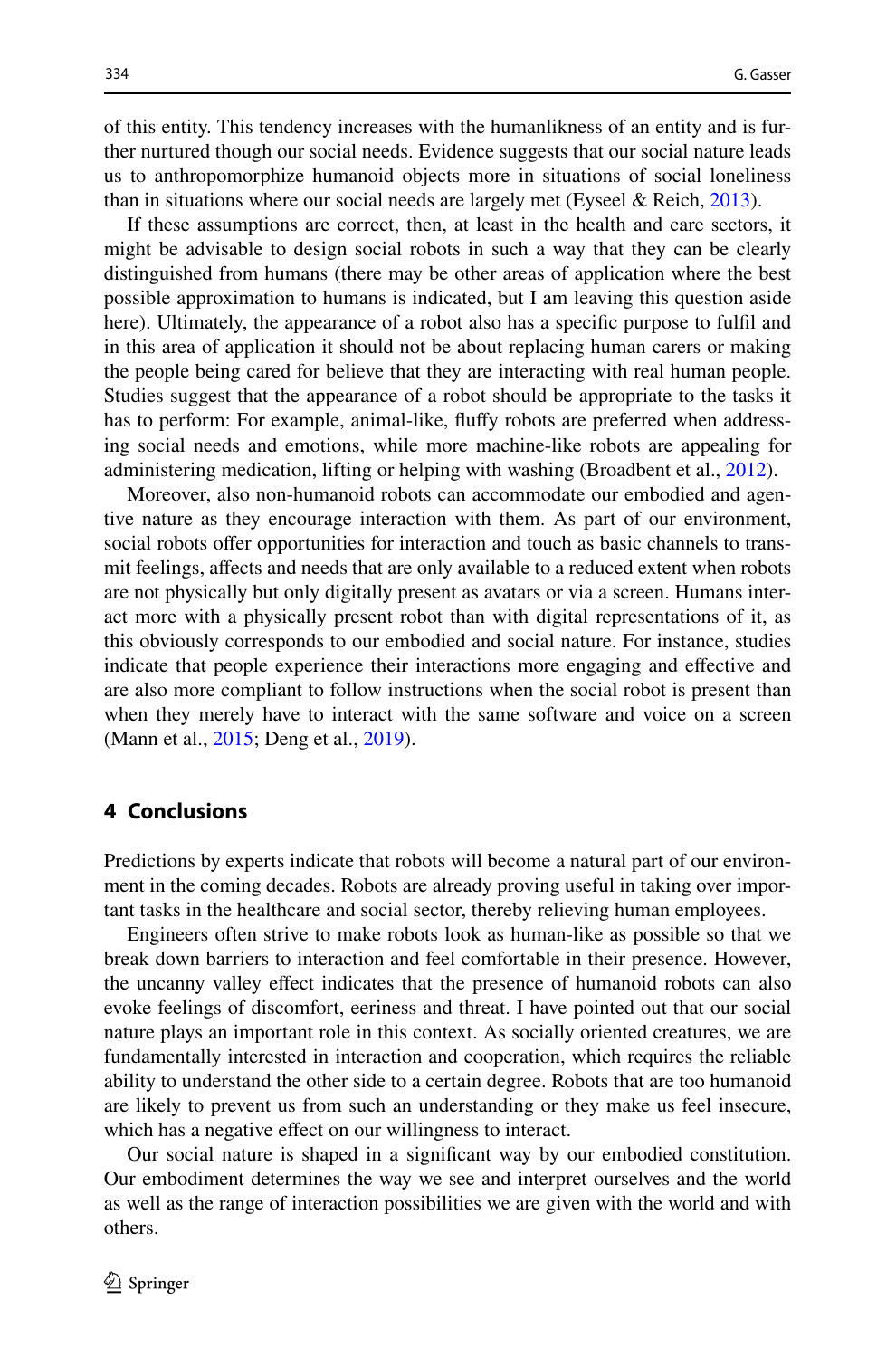Robots principally represent additional possibilities for interaction, and if these robots can be clearly distinguished from humans, we do not experience this interaction in most situations as negative. We prefer physically present robots to comparable software counterparts because of our agentive and social orientation. Nonhumanoid robots also indicate that robots are not meant to replace human interaction partners, but rather represent an additional complementary role in the feld of social interaction and can support and promote it. Thus, while it is seen as positive that robots are able to demonstrate a certain degree of functional autonomy or express verbally understanding for the human counter-part or explain why they behave in a given way, moderation in the endowment of all-too-human attributes is key if one wishes to avoid negative reactions.

Ultimately, the central questions in the context of the further development of social robots and our relationships with them are of a philosophical nature: Does blurring the line between humans and robots challenge our personal identity? What are our purposes in designing robots that are as human-like as possible? Do we perhaps see in such robots a more ideal form of our own nature? If so, what does this tell us about ourselves and our relationships with others? These and similar questions address the articles included in this special issue of Minds and Machines.

**Funding** Open Access funding enabled and organized by Projekt DEAL.

**Open Access** This article is licensed under a Creative Commons Attribution 4.0 International License, which permits use, sharing, adaptation, distribution and reproduction in any medium or format, as long as you give appropriate credit to the original author(s) and the source, provide a link to the Creative Commons licence, and indicate if changes were made. The images or other third party material in this article are included in the article's Creative Commons licence, unless indicated otherwise in a credit line to the material. If material is not included in the article's Creative Commons licence and your intended use is not permitted by statutory regulation or exceeds the permitted use, you will need to obtain permission directly from the copyright holder. To view a copy of this licence, visit [http://creativecommons.org/licen](http://creativecommons.org/licenses/by/4.0/) [ses/by/4.0/](http://creativecommons.org/licenses/by/4.0/).

#### **References**

- <span id="page-6-4"></span>Broadbent, E., Tamagawa, R., Patience, A., Knock, B., Kerse, N., et al. (2012). Attitudes towards healthcare robots in a retirement village. *Australasian Journal on Ageing, 31*, 115–120. [https://doi.org/10.](https://doi.org/10.1111/j.1741-6612.2011.00551.x) [1111/j.1741-6612.2011.00551.x](https://doi.org/10.1111/j.1741-6612.2011.00551.x) Epub 2011 Jul 21 PMID: 22676171.
- <span id="page-6-5"></span>Deng, E., Mutlu, B., & Mataric, M. J. (2019). Embodiment in Socially Interactive Robots. *Foundations and Trends® in Robotics, 7*(4), 51–356. <https://doi.org/10.1561/2300000056>
- <span id="page-6-3"></span>Eyssel, F., & Reich, N. (2013). Loneliness makes the heart grow fonder (of robots): on the efects of loneliness on psychological anthropomorphism. *Proceedings of the ACM/IEEE International Conference of Human-Robot Interact. 8th* (Tokyo, March 3–6), 121–22. IEEE.
- <span id="page-6-1"></span>Gallagher, S. (2008). Direct perception in the social context. *Consciousness and Cognition, 17*, 535–543.
- <span id="page-6-0"></span>Góngora Alonso, S., Hamrioui, S., de la Torre, D. I., Motta Cruz, E., López-Coronado, M., & Franco, M. (2019). Social robots for people with aging and dementia: A systematic review of literature. *Telemedicine Journal and E-Health, 25*(7), 533–540.
- <span id="page-6-2"></span>Gray, K., & Wegner, D. M. (2012). Feeling robots and human zombies: Mind perception and the uncanny valley. *Cognition, 125*(1), 125–130.<https://doi.org/10.1016/j.cognition.2012.06.007>